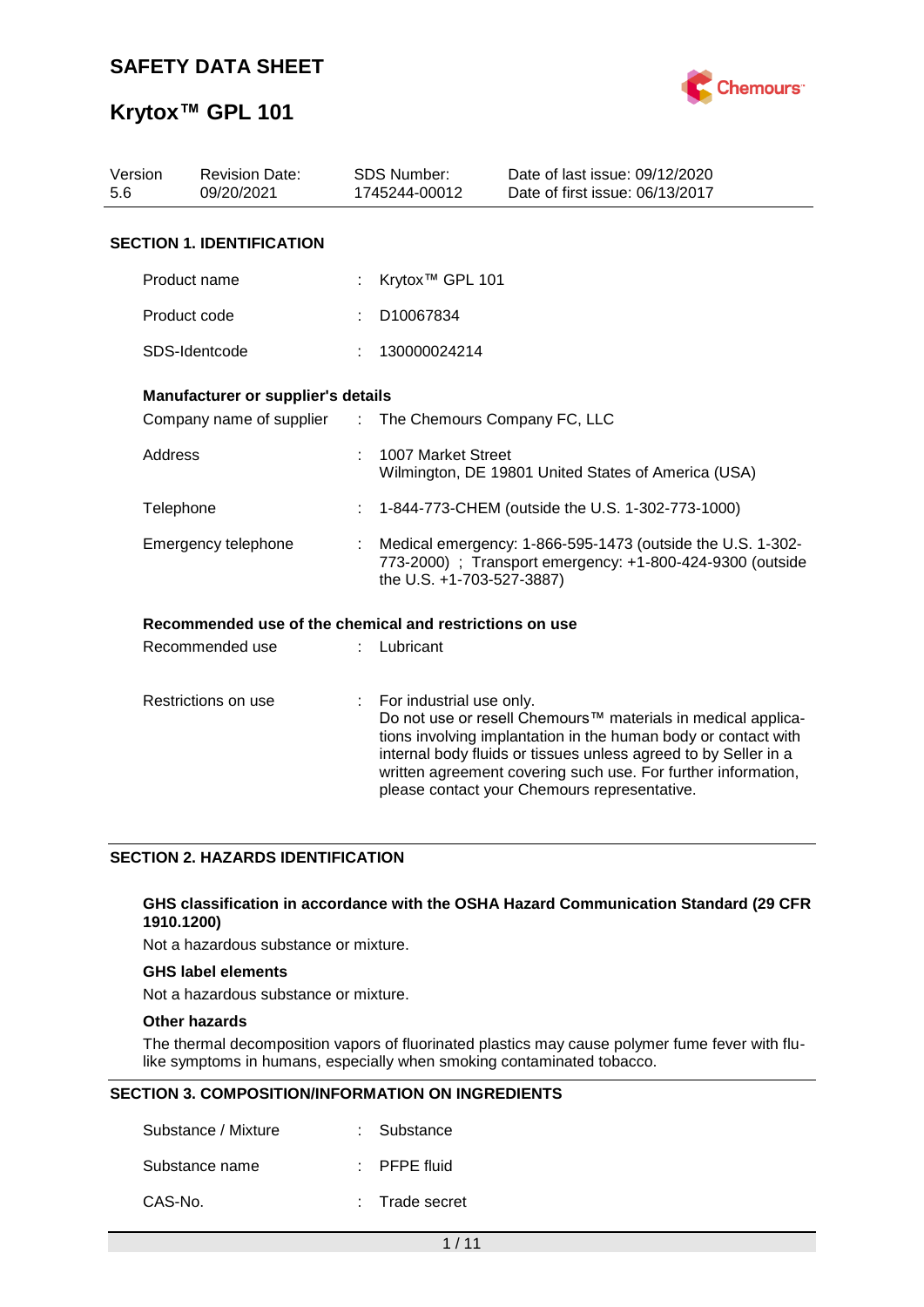

| Version | <b>Revision Date:</b> | SDS Number:   | Date of last issue: 09/12/2020  |
|---------|-----------------------|---------------|---------------------------------|
| 5.6     | 09/20/2021            | 1745244-00012 | Date of first issue: 06/13/2017 |
|         |                       |               |                                 |

### **Components**

No hazardous ingredients

# **SECTION 4. FIRST AID MEASURES**

| If inhaled                                                        |    | If inhaled, remove to fresh air.<br>Get medical attention if symptoms occur.                                                                                                                                                                                                                                                               |
|-------------------------------------------------------------------|----|--------------------------------------------------------------------------------------------------------------------------------------------------------------------------------------------------------------------------------------------------------------------------------------------------------------------------------------------|
| In case of skin contact                                           |    | Wash with water and soap as a precaution.<br>Get medical attention if symptoms occur.                                                                                                                                                                                                                                                      |
| In case of eye contact                                            |    | : Flush eyes with water as a precaution.<br>Get medical attention if irritation develops and persists.                                                                                                                                                                                                                                     |
| If swallowed                                                      | ÷  | If swallowed, DO NOT induce vomiting.<br>Get medical attention if symptoms occur.<br>Rinse mouth thoroughly with water.                                                                                                                                                                                                                    |
| Most important symptoms<br>and effects, both acute and<br>delayed | ÷. | Inhalation may provoke the following symptoms:<br>Polymer fume fever<br>Skin contact may provoke the following symptoms:<br>Redness<br>Eye contact may provoke the following symptoms<br><b>Blurred vision</b><br><b>Discomfort</b><br>Lachrymation<br>Inhalation may provoke the following symptoms:<br>Irritation<br>Shortness of breath |
| Protection of first-aiders                                        |    | No special precautions are necessary for first aid responders.                                                                                                                                                                                                                                                                             |
| Notes to physician                                                |    | Treat symptomatically and supportively.                                                                                                                                                                                                                                                                                                    |

### **SECTION 5. FIRE-FIGHTING MEASURES**

| Suitable extinguishing media :           |      | Not applicable<br>Will not burn                                                                                                |
|------------------------------------------|------|--------------------------------------------------------------------------------------------------------------------------------|
| Unsuitable extinguishing<br>media        | ÷.   | Not applicable<br>Will not burn                                                                                                |
| Specific hazards during fire<br>fighting |      | Exposure to combustion products may be a hazard to health.                                                                     |
| Hazardous combustion prod-<br>ucts       |      | Hydrogen fluoride<br>carbonyl fluoride<br>potentially toxic fluorinated compounds<br>aerosolized particulates<br>Carbon oxides |
| Specific extinguishing meth-             | t in | Use extinguishing measures that are appropriate to local cir-                                                                  |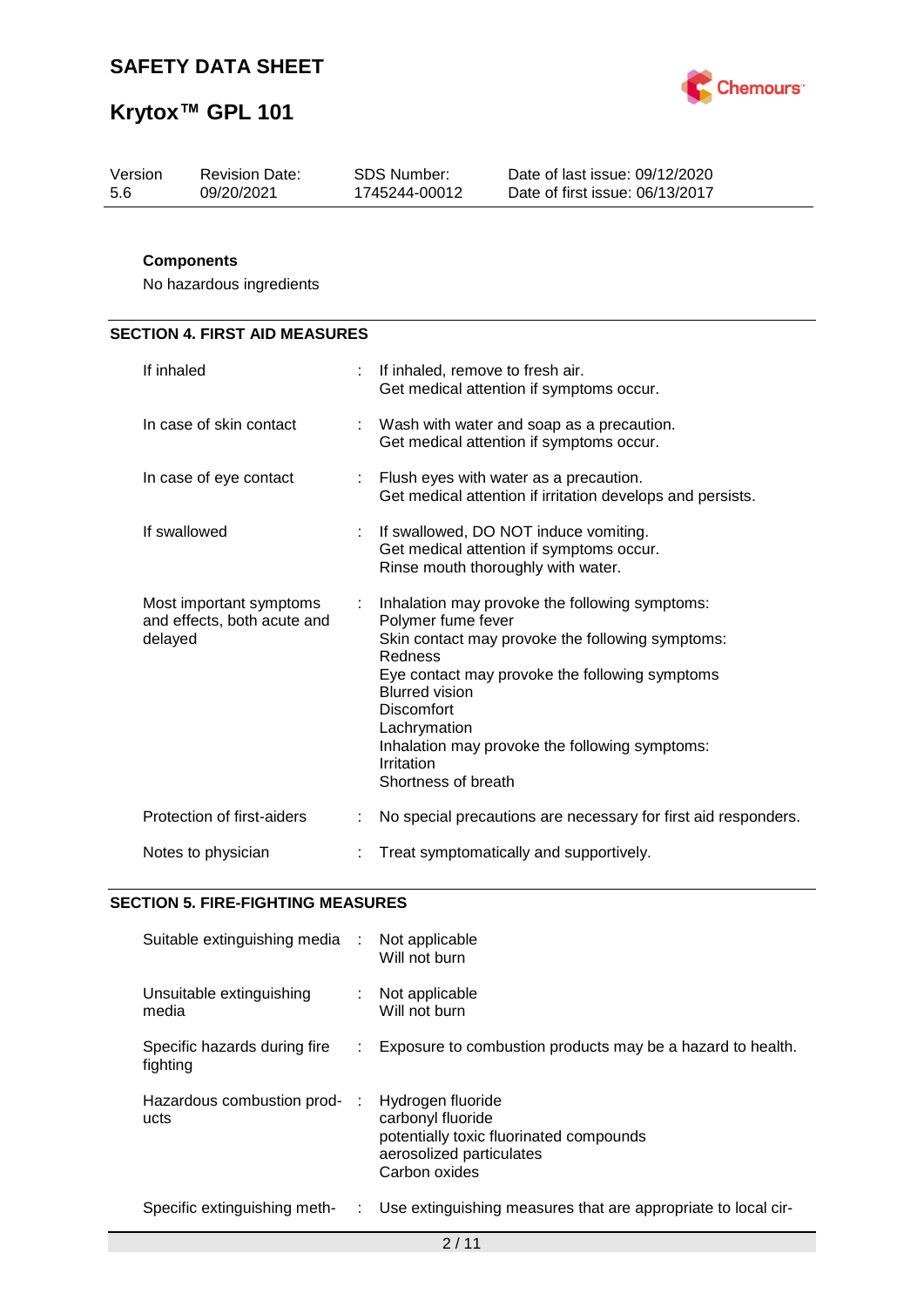

| Version<br>5.6 | <b>Revision Date:</b><br>09/20/2021                                             | <b>SDS Number:</b><br>1745244-00012                                         | Date of last issue: 09/12/2020<br>Date of first issue: 06/13/2017                                                                                                                                                                                                                                                                                                                                                                                                                                                                                                                                                        |
|----------------|---------------------------------------------------------------------------------|-----------------------------------------------------------------------------|--------------------------------------------------------------------------------------------------------------------------------------------------------------------------------------------------------------------------------------------------------------------------------------------------------------------------------------------------------------------------------------------------------------------------------------------------------------------------------------------------------------------------------------------------------------------------------------------------------------------------|
| ods            |                                                                                 | SO.<br>Evacuate area.                                                       | cumstances and the surrounding environment.<br>Use water spray to cool unopened containers.<br>Remove undamaged containers from fire area if it is safe to do                                                                                                                                                                                                                                                                                                                                                                                                                                                            |
|                | Special protective equipment<br>for fire-fighters                               | necessary.<br>Use personal protective equipment.                            | Wear self-contained breathing apparatus for firefighting if                                                                                                                                                                                                                                                                                                                                                                                                                                                                                                                                                              |
|                | <b>SECTION 6. ACCIDENTAL RELEASE MEASURES</b>                                   |                                                                             |                                                                                                                                                                                                                                                                                                                                                                                                                                                                                                                                                                                                                          |
|                | Personal precautions, protec- :<br>tive equipment and emer-<br>gency procedures |                                                                             | Follow safe handling advice (see section 7) and personal pro-<br>tective equipment recommendations (see section 8).                                                                                                                                                                                                                                                                                                                                                                                                                                                                                                      |
|                | Environmental precautions                                                       | Avoid release to the environment.<br>oil barriers).<br>cannot be contained. | Prevent further leakage or spillage if safe to do so.<br>Prevent spreading over a wide area (e.g., by containment or<br>Retain and dispose of contaminated wash water.<br>Local authorities should be advised if significant spillages                                                                                                                                                                                                                                                                                                                                                                                   |
|                | Methods and materials for<br>containment and cleaning up                        | bent.<br>which regulations are applicable.                                  | Soak up with inert absorbent material.<br>For large spills, provide diking or other appropriate contain-<br>ment to keep material from spreading. If diked material can be<br>pumped, store recovered material in appropriate container.<br>Clean up remaining materials from spill with suitable absor-<br>Local or national regulations may apply to releases and dispo-<br>sal of this material, as well as those materials and items em-<br>ployed in the cleanup of releases. You will need to determine<br>Sections 13 and 15 of this SDS provide information regarding<br>certain local or national requirements. |

# **SECTION 7. HANDLING AND STORAGE**

| <b>Technical measures</b>   |    | See Engineering measures under EXPOSURE<br>CONTROLS/PERSONAL PROTECTION section.                                                                                                                                             |
|-----------------------------|----|------------------------------------------------------------------------------------------------------------------------------------------------------------------------------------------------------------------------------|
| Local/Total ventilation     |    | : Use only with adequate ventilation.                                                                                                                                                                                        |
| Advice on safe handling     |    | : Handle in accordance with good industrial hygiene and safety<br>practice, based on the results of the workplace exposure as-<br>sessment<br>Take care to prevent spills, waste and minimize release to the<br>environment. |
| Conditions for safe storage | ÷. | Keep in properly labeled containers.<br>Store in accordance with the particular national regulations.                                                                                                                        |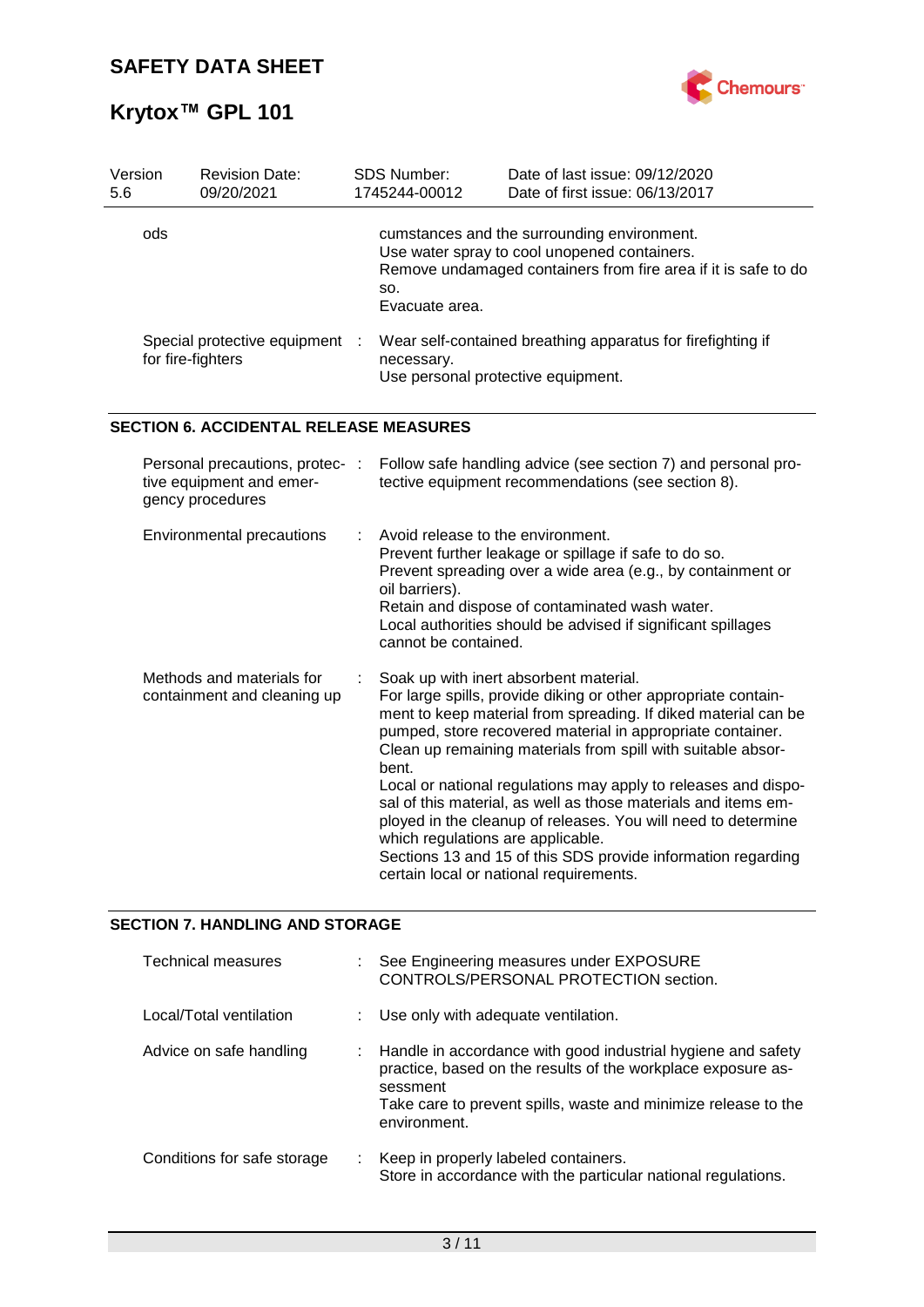

| Version<br>5.6 | <b>Revision Date:</b><br>09/20/2021           |  | <b>SDS Number:</b><br>1745244-00012 | Date of last issue: 09/12/2020<br>Date of first issue: 06/13/2017 |
|----------------|-----------------------------------------------|--|-------------------------------------|-------------------------------------------------------------------|
|                | Materials to avoid                            |  |                                     | : No special restrictions on storage with other products.         |
|                | Further information on stor-<br>age stability |  |                                     | : No decomposition if stored and applied as directed.             |

## **SECTION 8. EXPOSURE CONTROLS/PERSONAL PROTECTION**

### **Ingredients with workplace control parameters**

Contains no substances with occupational exposure limit values.

### **Occupational exposure limits of decomposition products**

| Components          | CAS-No.   | Value type<br>(Form of<br>exposure) | Control parame-<br>ters / Permissible<br>concentration | <b>Basis</b>        |
|---------------------|-----------|-------------------------------------|--------------------------------------------------------|---------------------|
| Hydrofluoric acid   | 7664-39-3 | <b>TWA</b>                          | $0.5$ ppm<br>(Fluorine)                                | <b>ACGIH</b>        |
|                     |           | $\mathsf{C}$                        | 2 ppm<br>(Fluorine)                                    | <b>ACGIH</b>        |
|                     |           | $\mathsf{C}$                        | 6 ppm<br>$5$ mg/m <sup>3</sup>                         | <b>NIOSH REL</b>    |
|                     |           | <b>TWA</b>                          | 3 ppm<br>$2.5 \text{ mg/m}^3$                          | <b>NIOSH REL</b>    |
|                     |           | <b>TWA</b>                          | 3 ppm                                                  | OSHA Z-2            |
| Carbonyl difluoride | 353-50-4  | <b>TWA</b>                          | 2 ppm                                                  | <b>ACGIH</b>        |
|                     |           | <b>STEL</b>                         | 5 ppm                                                  | <b>ACGIH</b>        |
|                     |           | <b>TWA</b>                          | 2 ppm<br>$5 \text{ mg/m}^3$                            | <b>NIOSH REL</b>    |
|                     |           | <b>ST</b>                           | 5 ppm<br>$15$ mg/m <sup>3</sup>                        | <b>NIOSH REL</b>    |
| Carbon dioxide      | 124-38-9  | <b>TWA</b>                          | 5,000 ppm                                              | <b>ACGIH</b>        |
|                     |           | <b>STEL</b>                         | 30,000 ppm                                             | <b>ACGIH</b>        |
|                     |           | <b>TWA</b>                          | $\overline{5,000}$ ppm<br>9,000 mg/m <sup>3</sup>      | <b>NIOSH REL</b>    |
|                     |           | <b>ST</b>                           | 30,000 ppm<br>54,000 mg/m <sup>3</sup>                 | <b>NIOSH REL</b>    |
|                     |           | <b>TWA</b>                          | 5,000 ppm<br>$9,000$ mg/m <sup>3</sup>                 | OSHA <sub>Z-1</sub> |
| Carbon monoxide     | 630-08-0  | <b>TWA</b>                          | 25 ppm                                                 | <b>ACGIH</b>        |
|                     |           | <b>TWA</b>                          | 35 ppm<br>40 mg/m <sup>3</sup>                         | <b>NIOSH REL</b>    |
|                     |           | $\overline{\text{c}}$               | 200 ppm<br>229 mg/m <sup>3</sup>                       | <b>NIOSH REL</b>    |
|                     |           | <b>TWA</b>                          | 50 ppm<br>55 mg/m <sup>3</sup>                         | OSHA <sub>Z-1</sub> |

**Engineering measures** : Processing may form hazardous compounds (see section 10).

> Ensure adequate ventilation, especially in confined areas. Minimize workplace exposure concentrations.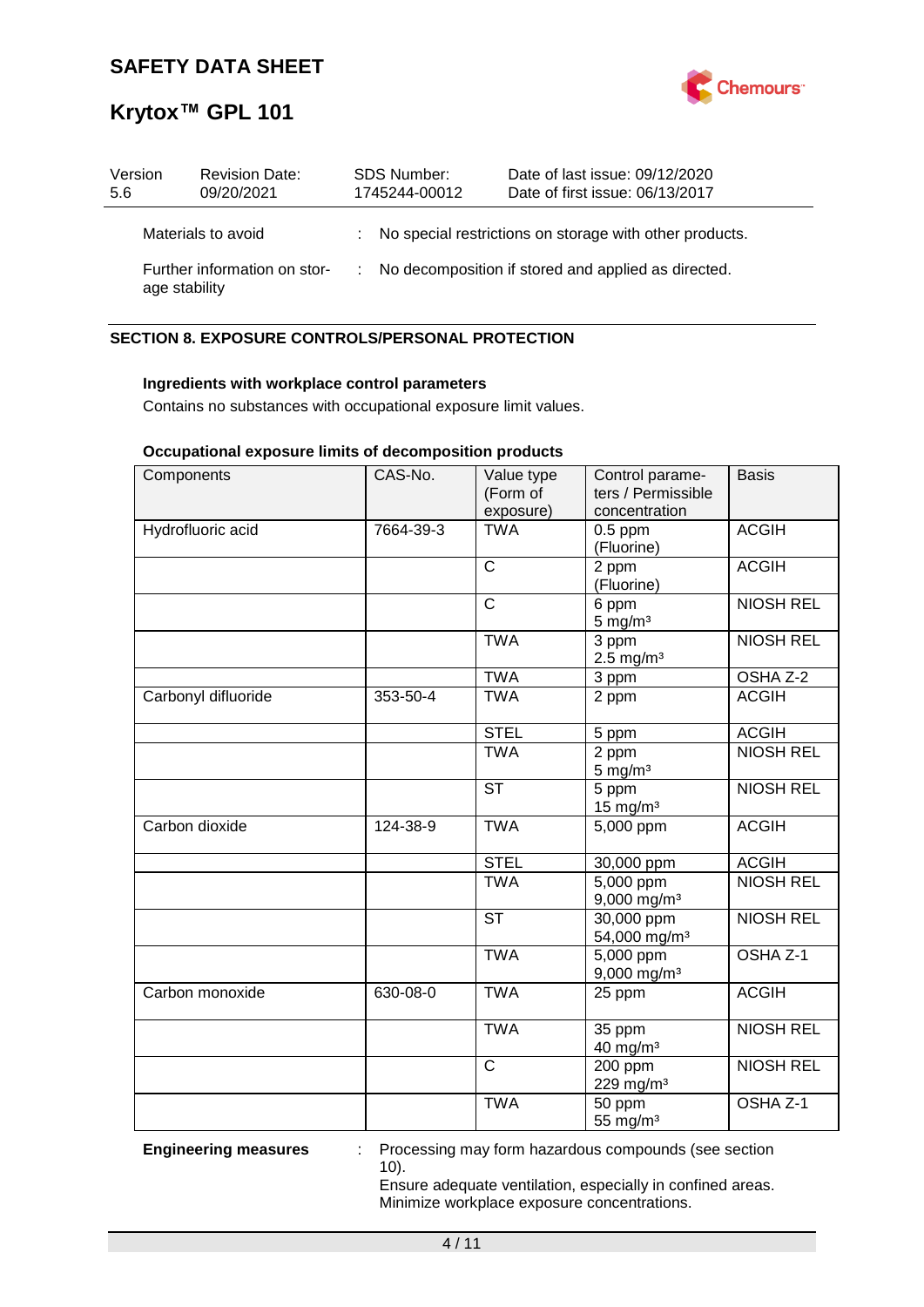

| Version | <b>Revision Date:</b> | SDS Number:   | Date of last issue: 09/12/2020  |
|---------|-----------------------|---------------|---------------------------------|
| -5.6    | 09/20/2021            | 1745244-00012 | Date of first issue: 06/13/2017 |

## **Personal protective equipment**

| Respiratory protection   |  | General and local exhaust ventilation is recommended to<br>maintain vapor exposures below recommended limits. Where<br>concentrations are above recommended limits or are<br>unknown, appropriate respiratory protection should be worn.<br>Follow OSHA respirator regulations (29 CFR 1910.134) and<br>use NIOSH/MSHA approved respirators. Protection provided<br>by air purifying respirators against exposure to any hazar-<br>dous chemical is limited. Use a positive pressure air supplied<br>respirator if there is any potential for uncontrolled release,<br>exposure levels are unknown, or any other circumstance<br>where air purifying respirators may not provide adequate<br>protection. |  |
|--------------------------|--|----------------------------------------------------------------------------------------------------------------------------------------------------------------------------------------------------------------------------------------------------------------------------------------------------------------------------------------------------------------------------------------------------------------------------------------------------------------------------------------------------------------------------------------------------------------------------------------------------------------------------------------------------------------------------------------------------------|--|
| Hand protection          |  |                                                                                                                                                                                                                                                                                                                                                                                                                                                                                                                                                                                                                                                                                                          |  |
| Remarks                  |  | Wash hands before breaks and at the end of workday.                                                                                                                                                                                                                                                                                                                                                                                                                                                                                                                                                                                                                                                      |  |
| Eye protection           |  | : Wear the following personal protective equipment:<br>Safety glasses                                                                                                                                                                                                                                                                                                                                                                                                                                                                                                                                                                                                                                    |  |
| Skin and body protection |  | Skin should be washed after contact.                                                                                                                                                                                                                                                                                                                                                                                                                                                                                                                                                                                                                                                                     |  |
| Hygiene measures         |  | If exposure to chemical is likely during typical use, provide<br>eye flushing systems and safety showers close to the wor-<br>king place.<br>When using do not eat, drink or smoke.<br>Wash contaminated clothing before re-use.                                                                                                                                                                                                                                                                                                                                                                                                                                                                         |  |

### **SECTION 9. PHYSICAL AND CHEMICAL PROPERTIES**

| Appearance                                                     | ÷   | viscous liquid                                      |
|----------------------------------------------------------------|-----|-----------------------------------------------------|
| Color                                                          | ÷   | colorless                                           |
| Odor                                                           | ÷   | odorless                                            |
| <b>Odor Threshold</b>                                          | ٠.  | No data available                                   |
| рH                                                             | : 7 |                                                     |
| Melting point/freezing point                                   |     | : No data available                                 |
| Initial boiling point and boiling : No data available<br>range |     |                                                     |
| Flash point                                                    | ÷   | Method: Pensky-Martens closed cup<br>does not flash |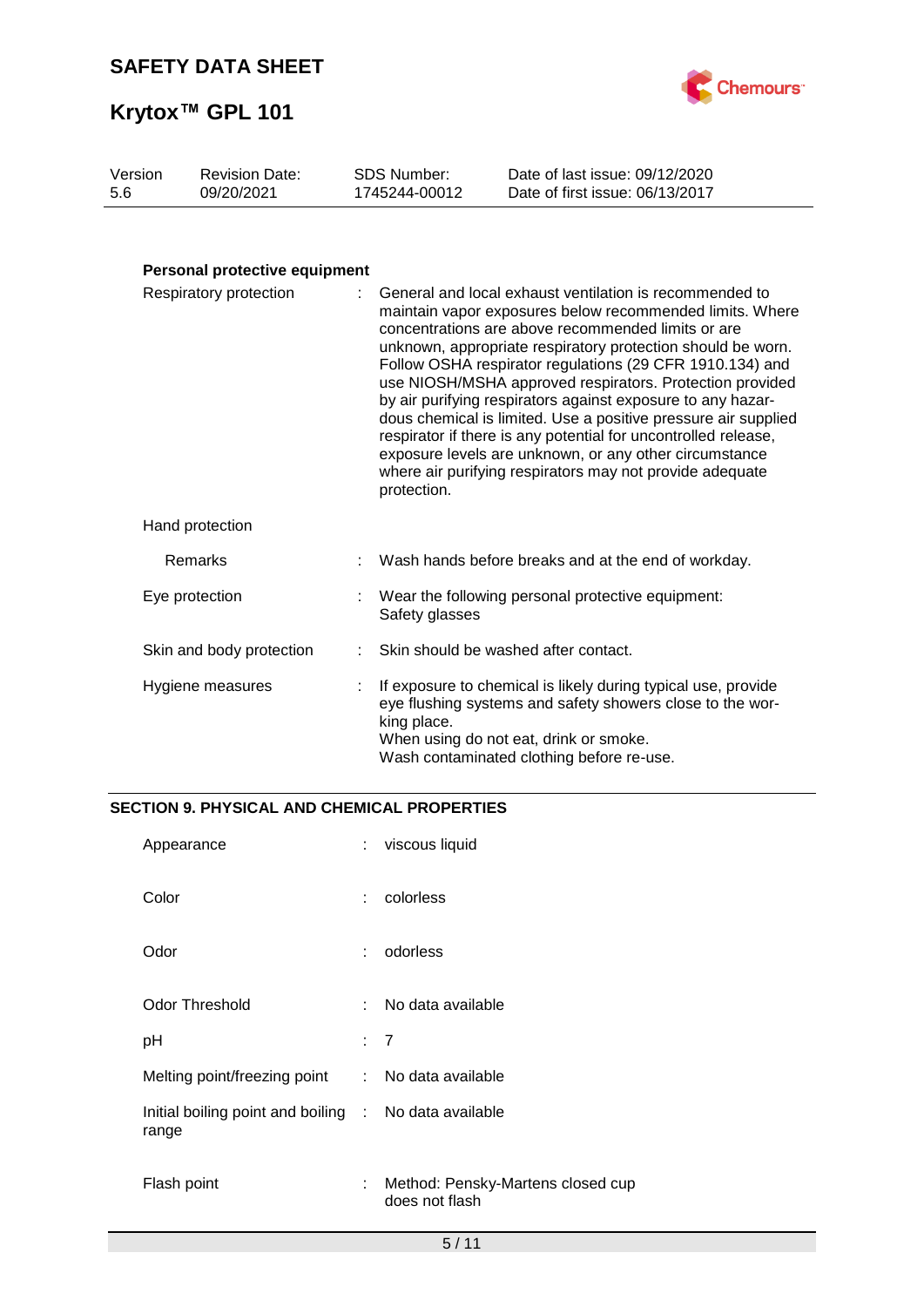# **Krytox™ GPL 101**



| Version<br>5.6 |                                                     | <b>Revision Date:</b><br>09/20/2021                 |    | <b>SDS Number:</b><br>1745244-00012 | Date of last issue: 09/12/2020<br>Date of first issue: 06/13/2017 |
|----------------|-----------------------------------------------------|-----------------------------------------------------|----|-------------------------------------|-------------------------------------------------------------------|
|                |                                                     |                                                     |    |                                     |                                                                   |
|                | Evaporation rate                                    |                                                     | ÷  | No data available                   |                                                                   |
|                | Flammability (solid, gas)                           |                                                     | ÷. | Not applicable                      |                                                                   |
|                | Flammability (liquids)                              |                                                     |    | Will not burn                       |                                                                   |
|                | Upper explosion limit / Upper<br>flammability limit |                                                     | ÷  | No data available                   |                                                                   |
|                |                                                     | Lower explosion limit / Lower<br>flammability limit |    | No data available                   |                                                                   |
|                |                                                     | Vapor pressure                                      | ÷  | No data available                   |                                                                   |
|                |                                                     | Relative vapor density                              |    | No data available                   |                                                                   |
|                | Relative density                                    |                                                     |    | 1.86 - 1.91 (75 °F / 24 °C)         |                                                                   |
|                | Solubility(ies)                                     | Water solubility                                    |    | insoluble                           |                                                                   |
|                | octanol/water                                       | Partition coefficient: n-                           |    | No data available                   |                                                                   |
|                |                                                     | Autoignition temperature                            |    | No data available                   |                                                                   |
|                |                                                     | Decomposition temperature                           | ٠  | 662 °F / 350 °C                     |                                                                   |
|                | Viscosity                                           | Viscosity, kinematic                                |    | No data available                   |                                                                   |
|                |                                                     | <b>Explosive properties</b>                         |    | Not explosive                       |                                                                   |
|                |                                                     | Oxidizing properties                                |    |                                     | The substance or mixture is not classified as oxidizing.          |
|                | Particle size                                       |                                                     |    | Not applicable                      |                                                                   |

### **SECTION 10. STABILITY AND REACTIVITY**

| Reactivity             | ÷ | Not classified as a reactivity hazard.                                                                        |
|------------------------|---|---------------------------------------------------------------------------------------------------------------|
| Chemical stability     |   | Stable under normal conditions.                                                                               |
| tions                  |   | Possibility of hazardous reac- : Hazardous decomposition products will be formed at elevated<br>temperatures. |
| Conditions to avoid    |   | None known.                                                                                                   |
| Incompatible materials |   | None.                                                                                                         |
|                        |   |                                                                                                               |

**Hazardous decomposition products** Thermal decomposition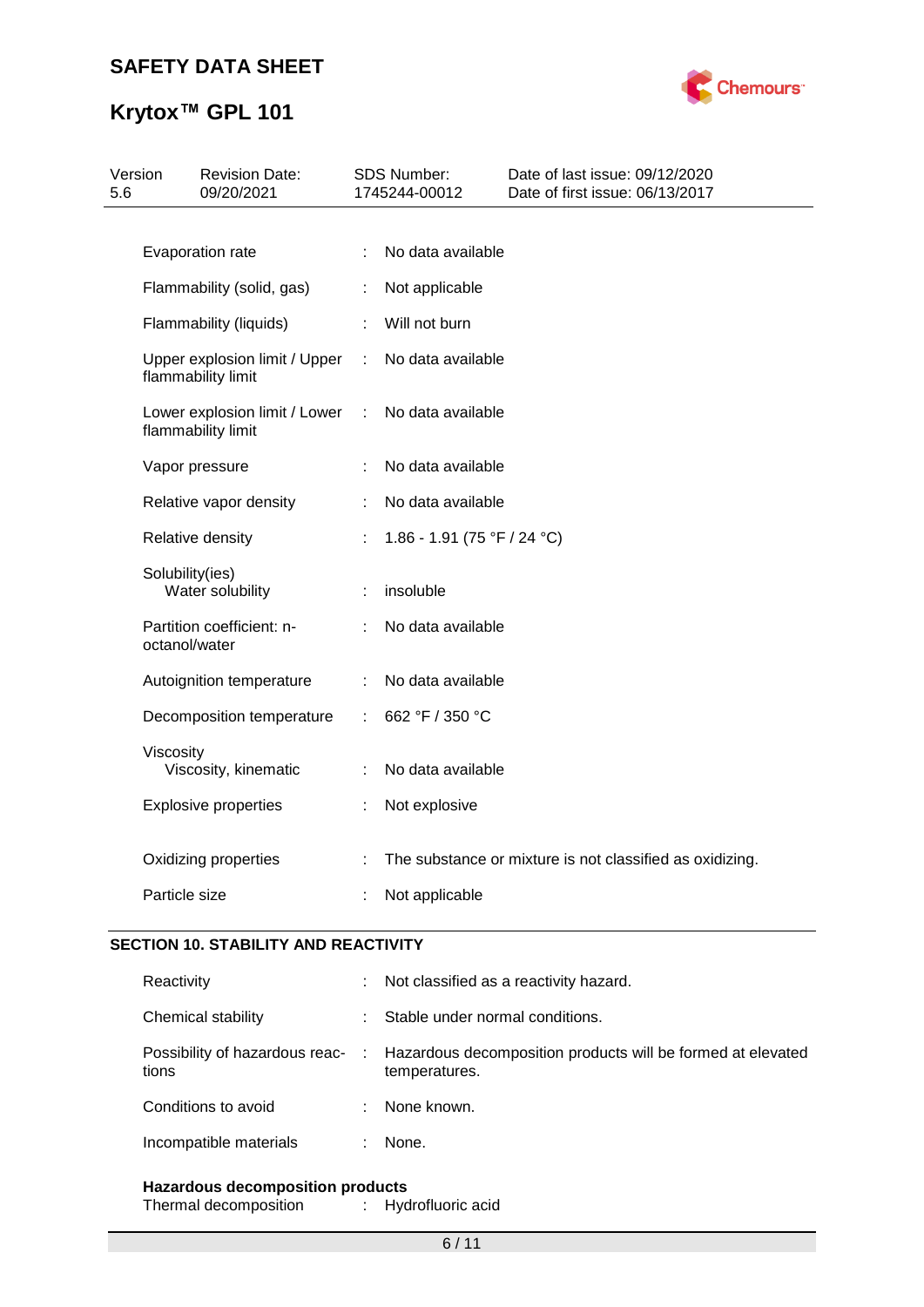

| Version<br>5.6                                                                     | <b>Revision Date:</b><br>09/20/2021                                                | SDS Number:<br>1745244-00012                             | Date of last issue: 09/12/2020<br>Date of first issue: 06/13/2017                                                                                           |
|------------------------------------------------------------------------------------|------------------------------------------------------------------------------------|----------------------------------------------------------|-------------------------------------------------------------------------------------------------------------------------------------------------------------|
|                                                                                    |                                                                                    | Carbonyl difluoride<br>Carbon dioxide<br>Carbon monoxide |                                                                                                                                                             |
|                                                                                    | <b>SECTION 11. TOXICOLOGICAL INFORMATION</b>                                       |                                                          |                                                                                                                                                             |
| Inhalation                                                                         | Information on likely routes of exposure<br>Skin contact                           |                                                          |                                                                                                                                                             |
| Ingestion                                                                          | Eye contact                                                                        |                                                          |                                                                                                                                                             |
|                                                                                    | <b>Acute toxicity</b>                                                              |                                                          |                                                                                                                                                             |
|                                                                                    | Not classified based on available information.<br><b>Skin corrosion/irritation</b> |                                                          |                                                                                                                                                             |
|                                                                                    | Not classified based on available information.                                     |                                                          |                                                                                                                                                             |
|                                                                                    | Serious eye damage/eye irritation                                                  |                                                          |                                                                                                                                                             |
|                                                                                    | Not classified based on available information.                                     |                                                          |                                                                                                                                                             |
|                                                                                    | <b>Respiratory or skin sensitization</b>                                           |                                                          |                                                                                                                                                             |
|                                                                                    | <b>Skin sensitization</b><br>Not classified based on available information.        |                                                          |                                                                                                                                                             |
| <b>Respiratory sensitization</b><br>Not classified based on available information. |                                                                                    |                                                          |                                                                                                                                                             |
|                                                                                    | <b>Germ cell mutagenicity</b><br>Not classified based on available information.    |                                                          |                                                                                                                                                             |
|                                                                                    | Carcinogenicity                                                                    |                                                          |                                                                                                                                                             |
| <b>IARC</b>                                                                        | Not classified based on available information.                                     |                                                          | No ingredient of this product present at levels greater than or equal to 0.1% is<br>identified as probable, possible or confirmed human carcinogen by IARC. |
| <b>OSHA</b>                                                                        |                                                                                    | on OSHA's list of regulated carcinogens.                 | No component of this product present at levels greater than or equal to 0.1% is                                                                             |
| <b>NTP</b>                                                                         |                                                                                    | identified as a known or anticipated carcinogen by NTP.  | No ingredient of this product present at levels greater than or equal to 0.1% is                                                                            |
|                                                                                    | <b>Reproductive toxicity</b><br>Not classified based on available information.     |                                                          |                                                                                                                                                             |
|                                                                                    | <b>STOT-single exposure</b><br>Not classified based on available information.      |                                                          |                                                                                                                                                             |
|                                                                                    | <b>STOT-repeated exposure</b>                                                      |                                                          |                                                                                                                                                             |
|                                                                                    | Not classified based on available information.                                     |                                                          |                                                                                                                                                             |
|                                                                                    | <b>Aspiration toxicity</b><br>Not classified based on available information.       |                                                          |                                                                                                                                                             |
|                                                                                    |                                                                                    | 7/11                                                     |                                                                                                                                                             |
|                                                                                    |                                                                                    |                                                          |                                                                                                                                                             |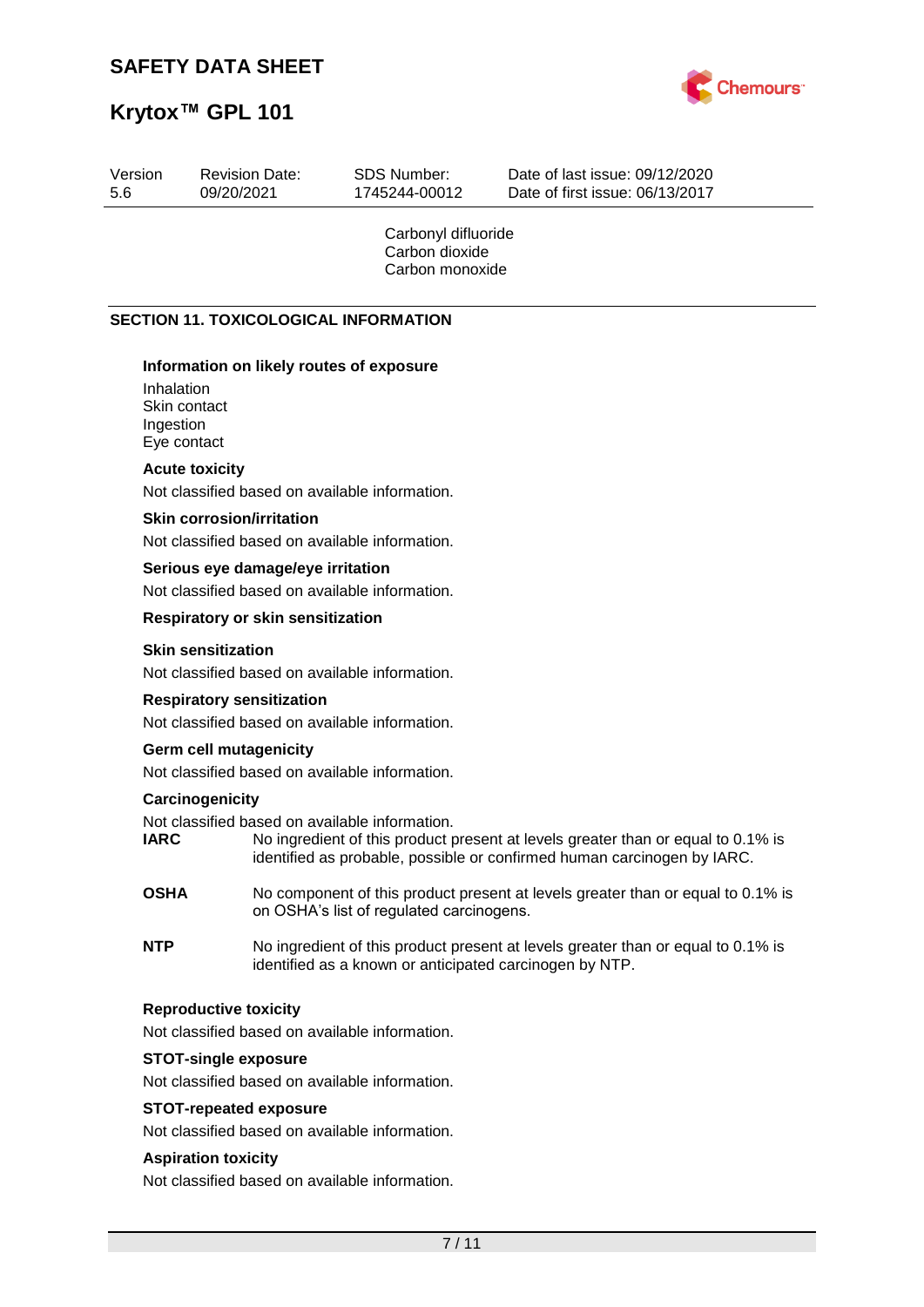

# **Krytox™ GPL 101**

| Version<br>5.6 | <b>Revision Date:</b><br>09/20/2021                       | <b>SDS Number:</b><br>1745244-00012 | Date of last issue: 09/12/2020<br>Date of first issue: 06/13/2017 |
|----------------|-----------------------------------------------------------|-------------------------------------|-------------------------------------------------------------------|
|                | <b>SECTION 12. ECOLOGICAL INFORMATION</b>                 |                                     |                                                                   |
|                | <b>Ecotoxicity</b><br>No data available                   |                                     |                                                                   |
|                | <b>Persistence and degradability</b><br>No data available |                                     |                                                                   |
|                | <b>Bioaccumulative potential</b><br>No data available     |                                     |                                                                   |
|                | <b>Mobility in soil</b><br>No data available              |                                     |                                                                   |
|                | Other adverse effects<br>No data available                |                                     |                                                                   |
|                | <b>SECTION 13. DISPOSAL CONSIDERATIONS</b>                |                                     |                                                                   |
|                | <b>Disposal methods</b>                                   |                                     |                                                                   |

| Waste from residues    | Dispose of in accordance with local regulations.                                                                                                               |
|------------------------|----------------------------------------------------------------------------------------------------------------------------------------------------------------|
| Contaminated packaging | Empty containers should be taken to an approved waste<br>handling site for recycling or disposal.<br>If not otherwise specified: Dispose of as unused product. |

### **SECTION 14. TRANSPORT INFORMATION**

### **International Regulations**

### **UNRTDG**

Not regulated as a dangerous good

### **IATA-DGR**

Not regulated as a dangerous good

### **IMDG-Code**

Not regulated as a dangerous good

### **Transport in bulk according to Annex II of MARPOL 73/78 and the IBC Code**

Not applicable for product as supplied.

### **Domestic regulation**

**49 CFR** Not regulated as a dangerous good

# **Special precautions for user**

Not applicable

### **SECTION 15. REGULATORY INFORMATION**

### **CERCLA Reportable Quantity**

This material does not contain any components with a CERCLA RQ.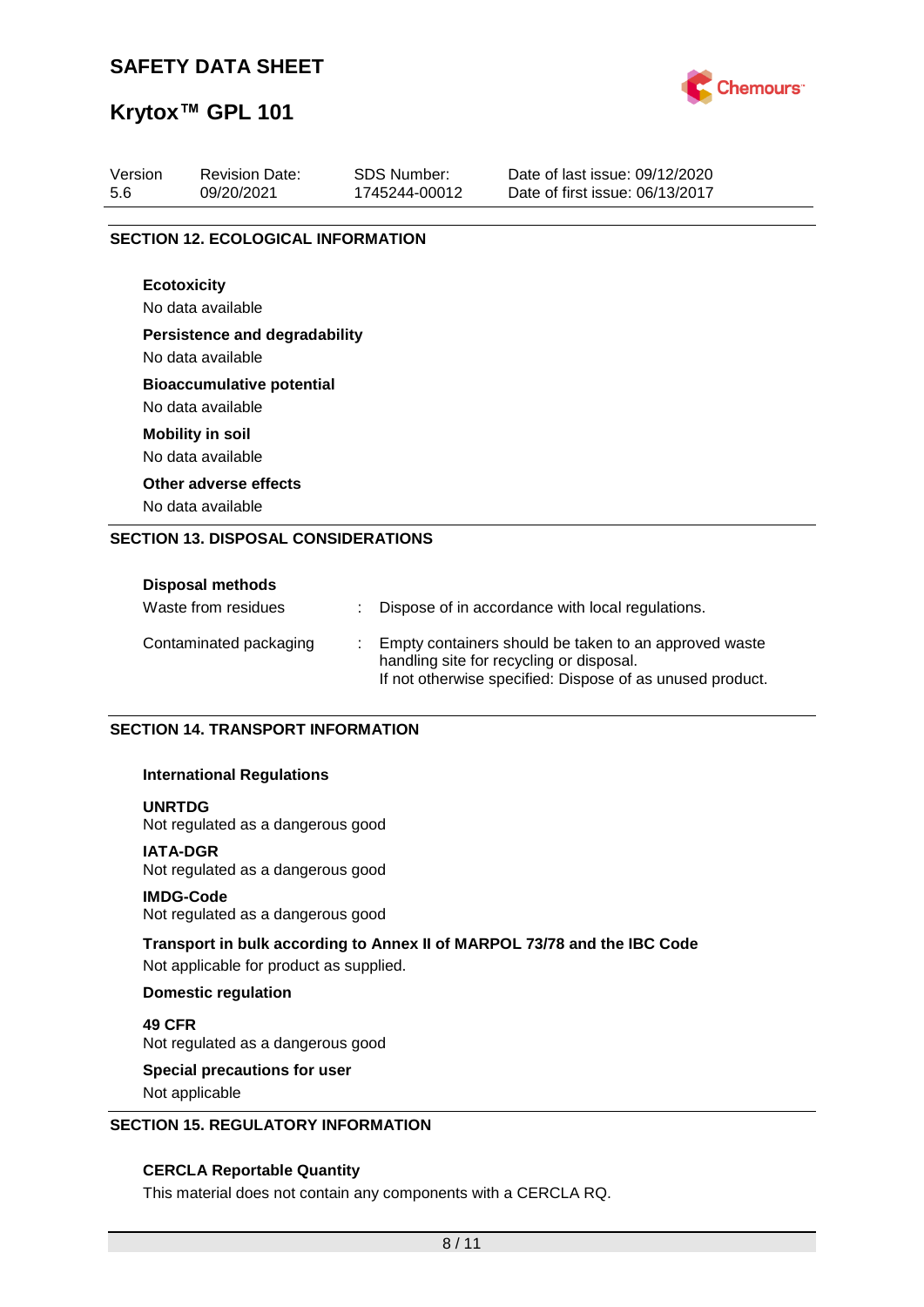

| Version<br>5.6 | <b>Revision Date:</b><br>09/20/2021                                | <b>SDS Number:</b><br>1745244-00012 | Date of last issue: 09/12/2020<br>Date of first issue: 06/13/2017                                                                                                                         |
|----------------|--------------------------------------------------------------------|-------------------------------------|-------------------------------------------------------------------------------------------------------------------------------------------------------------------------------------------|
|                | <b>SARA 304 Extremely Hazardous Substances Reportable Quantity</b> |                                     |                                                                                                                                                                                           |
|                |                                                                    |                                     | This material does not contain any components with a section 304 EHS RQ.                                                                                                                  |
|                |                                                                    |                                     | <b>SARA 302 Extremely Hazardous Substances Threshold Planning Quantity</b>                                                                                                                |
|                |                                                                    |                                     | This material does not contain any components with a section 302 EHS TPQ.                                                                                                                 |
|                | SARA 311/312 Hazards                                               | : No SARA Hazards                   |                                                                                                                                                                                           |
|                | <b>SARA 313</b>                                                    |                                     | : This material does not contain any chemical components with<br>known CAS numbers that exceed the threshold (De Minimis)<br>reporting levels established by SARA Title III, Section 313. |
|                | <b>US State Regulations</b>                                        |                                     |                                                                                                                                                                                           |
|                | Pennsylvania Right To Know<br>PFPE fluid                           |                                     | Trade secret                                                                                                                                                                              |
|                | <b>California Prop. 65</b>                                         |                                     |                                                                                                                                                                                           |

WARNING: This product can expose you to chemicals including Pentadecafluorooctanoic acid, which is/are known to the State of California to cause birth defects or other reproductive harm. For more information go to www.P65Warnings.ca.gov. Note to User: This product is not made with PFOA nor is PFOA intentionally present in the product; however, it is possible that PFOA may be present as an impurity at background (environmental) levels.

### **SECTION 16. OTHER INFORMATION**









HMIS® ratings are based on a 0-4 rating scale, with 0 representing minimal hazards or risks, and 4 representing significant hazards or risks. The "\*" represents a chronic hazard, while the "/" represents the absence of a chronic hazard.

Krytox™ and any associated logos are trademarks or copyrights of The Chemours Company FC, LLC.

Chemours™ and the Chemours Logo are trademarks of The Chemours Company. Before use read Chemours safety information.

For further information contact the local Chemours office or nominated distributors.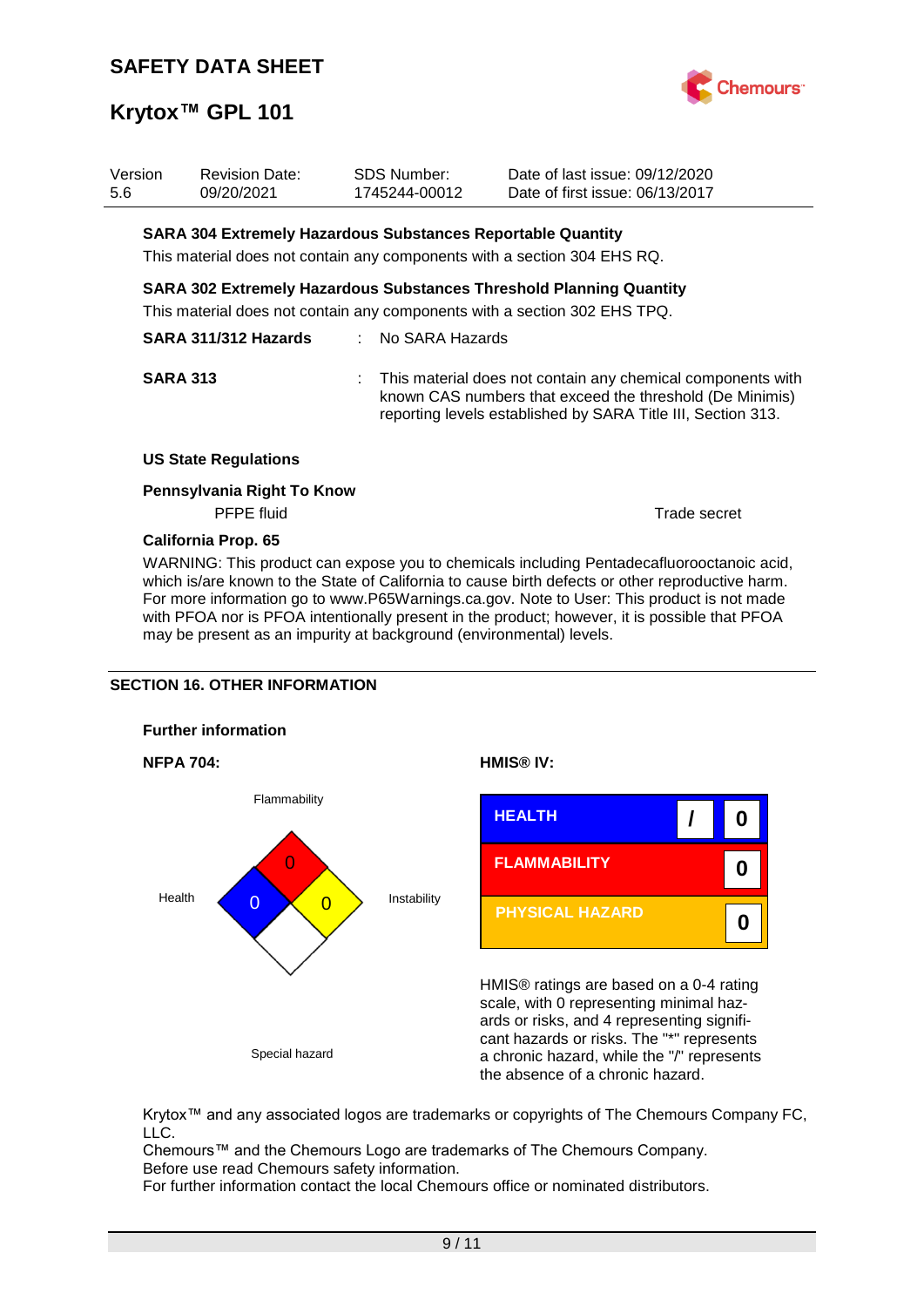

| Version<br>5.6 | <b>Revision Date:</b><br>09/20/2021     | SDS Number:<br>1745244-00012 | Date of last issue: 09/12/2020<br>Date of first issue: 06/13/2017                            |  |  |
|----------------|-----------------------------------------|------------------------------|----------------------------------------------------------------------------------------------|--|--|
|                | <b>Full text of other abbreviations</b> |                              |                                                                                              |  |  |
| <b>ACGIH</b>   |                                         |                              | : USA. ACGIH Threshold Limit Values (TLV)                                                    |  |  |
|                | <b>NIOSH REL</b>                        |                              | USA. NIOSH Recommended Exposure Limits                                                       |  |  |
| OSHA Z-1       |                                         |                              | USA. Occupational Exposure Limits (OSHA) - Table Z-1 Lim-<br>its for Air Contaminants        |  |  |
| OSHA Z-2       |                                         |                              | USA. Occupational Exposure Limits (OSHA) - Table Z-2                                         |  |  |
|                | ACGIH / TWA                             |                              | 8-hour, time-weighted average                                                                |  |  |
|                | <b>ACGIH / STEL</b>                     |                              | Short-term exposure limit                                                                    |  |  |
| ACGIH / C      |                                         | Ceiling limit                |                                                                                              |  |  |
|                | NIOSH REL / TWA                         |                              | Time-weighted average concentration for up to a 10-hour<br>workday during a 40-hour workweek |  |  |
|                | NIOSH REL / ST                          |                              | : STEL - 15-minute TWA exposure that should not be exceeded<br>at any time during a workday  |  |  |
|                | NIOSH REL / C                           |                              | Ceiling value not be exceeded at any time.                                                   |  |  |
|                | OSHA Z-1 / TWA                          |                              | : 8-hour time weighted average                                                               |  |  |
|                | OSHA Z-2 / TWA                          |                              | 8-hour time weighted average                                                                 |  |  |

AIIC - Australian Inventory of Industrial Chemicals; ASTM - American Society for the Testing of Materials; bw - Body weight; CERCLA - Comprehensive Environmental Response, Compensation, and Liability Act; CMR - Carcinogen, Mutagen or Reproductive Toxicant; DIN - Standard of the German Institute for Standardisation; DOT - Department of Transportation; DSL - Domestic Substances List (Canada); ECx - Concentration associated with x% response; EHS - Extremely Hazardous Substance; ELx - Loading rate associated with x% response; EmS - Emergency Schedule; ENCS - Existing and New Chemical Substances (Japan); ErCx - Concentration associated with x% growth rate response; ERG - Emergency Response Guide; GHS - Globally Harmonized System; GLP - Good Laboratory Practice; HMIS - Hazardous Materials Identification System; IARC - International Agency for Research on Cancer; IATA - International Air Transport Association; IBC - International Code for the Construction and Equipment of Ships carrying Dangerous Chemicals in Bulk; IC50 - Half maximal inhibitory concentration; ICAO - International Civil Aviation Organization; IECSC - Inventory of Existing Chemical Substances in China; IMDG - International Maritime Dangerous Goods; IMO - International Maritime Organization; ISHL - Industrial Safety and Health Law (Japan); ISO - International Organisation for Standardization; KECI - Korea Existing Chemicals Inventory; LC50 - Lethal Concentration to 50 % of a test population; LD50 - Lethal Dose to 50% of a test population (Median Lethal Dose); MARPOL - International Convention for the Prevention of Pollution from Ships; MSHA - Mine Safety and Health Administration; n.o.s. - Not Otherwise Specified; NFPA - National Fire Protection Association; NO(A)EC - No Observed (Adverse) Effect Concentration; NO(A)EL - No Observed (Adverse) Effect Level; NOELR - No Observable Effect Loading Rate; NTP - National Toxicology Program; NZIoC - New Zealand Inventory of Chemicals; OECD - Organization for Economic Co-operation and Development; OPPTS - Office of Chemical Safety and Pollution Prevention; PBT - Persistent, Bioaccumulative and Toxic substance; PICCS - Philippines Inventory of Chemicals and Chemical Substances; (Q)SAR - (Quantitative) Structure Activity Relationship; RCRA - Resource Conservation and Recovery Act; REACH - Regulation (EC) No 1907/2006 of the European Parliament and of the Council concerning the Registration, Evaluation, Authorisation and Restriction of Chemicals; RQ - Reportable Quantity; SADT - Self-Accelerating Decomposition Temperature; SARA - Superfund Amendments and Reauthorization Act; SDS - Safety Data Sheet; TCSI - Taiwan Chemical Substance Inventory; TECI - Thailand Existing Chemicals Inventory; TSCA - Toxic Substances Control Act (United States); UN - United Nations; UNRTDG - United Nations Recommendations on the Transport of Dangerous Goods; vPvB - Very Persistent and Very Bioaccumulative

Sources of key data used to compile the Material Safety Data Sheet

: Internal technical data, data from raw material SDSs, OECD eChem Portal search results and European Chemicals Agency, http://echa.europa.eu/